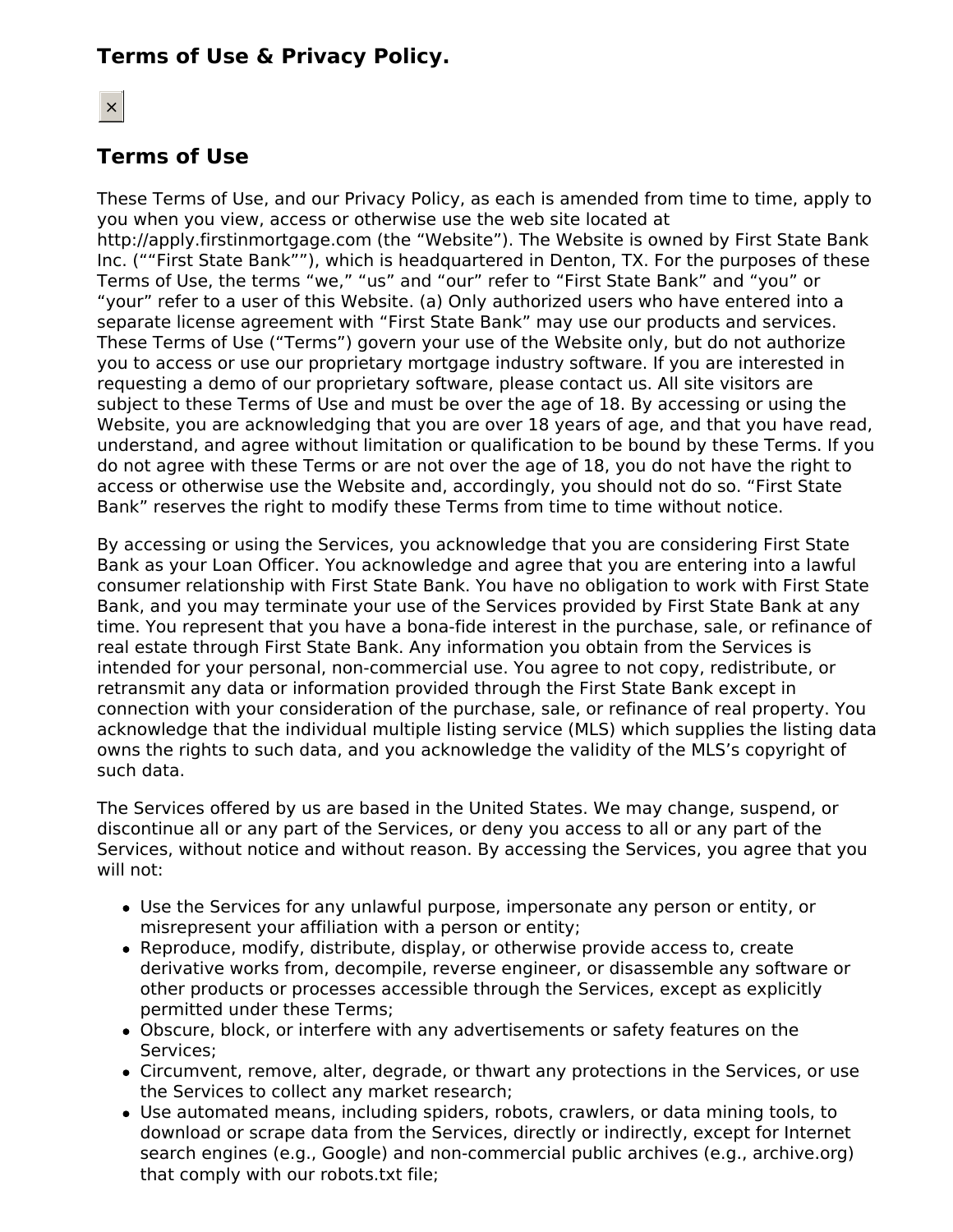- Take any action that imposes or may impose (in our discretion) an unreasonable load on our technical infrastructure; or
- Interfere with the proper operation of the Services through the use of any virus, device, information collection or transmission mechanism, software or routine, or access or attempt to gain access to any data, files, or passwords related to the Services through hacking, password or data mining, or any other means.

## **Eligibility**

You must be at least 18 years of age to use the Services. By agreeing to these Terms, you represent and warrant that:

- You are at least 18 years of age.
- You have not previously been suspended or removed from use of the Services.
- Your registration and your use of the Services is in compliance with all applicable laws and regulations.

### **Accounts and Passwords**

To access some features of the Services, you may be required to register for an account. When you register for an account, you may be required to provide us with some information about yourself, such as an email address or other contact information. You agree that the information you provide is accurate and that you will keep it accurate and up to date at all times. You are responsible for maintaining the confidentiality of your usernames and passwords associated with your account and the Services. You must notify us immediately of any unauthorized use of your account. You may be liable for losses or damages incurred by us or any other user of the Services due to someone else using your username, ID, password, or other information which provides access to the Services. We are not liable for any loss or damage you may incur as a result of your failure to comply with these requirements.

By registering as a user on the Services, you expressly authorize First State Bank to access certain third-party websites and accounts on your behalf, to retrieve personal information and other information about you for any legitimate business purpose, subject to applicable law and our Privacy Policy. You agree that we may collect and use technical and usage data and related information about your computer or mobile device, date and time of Services access, system and software, and peripherals to facilitate the provision of product support and other services to you. You grant permission to us to use this information to improve products, to provide services or technologies to you, and to provide advertising content, including working with third parties who provide targeted advertising content. Features of the Services may request access to information contained or generated in your computer or mobile device, including location services. If you deny access to these functions, the Services may not work as designed. For more information on how we collect, use, transfer, store and share your online data and personal information, and how you can manage your online privacy choices, please see our Privacy Policy

## **Security**

You are prohibited from violating or attempting to violate the security of the Services, including, without limitation:

- Accessing data not intended for your viewing or logging into a server or account which you are not authorized to access
- Attempting to probe, scan, or test the vulnerability of a system or network or to breach security or authentication measures without proper authorization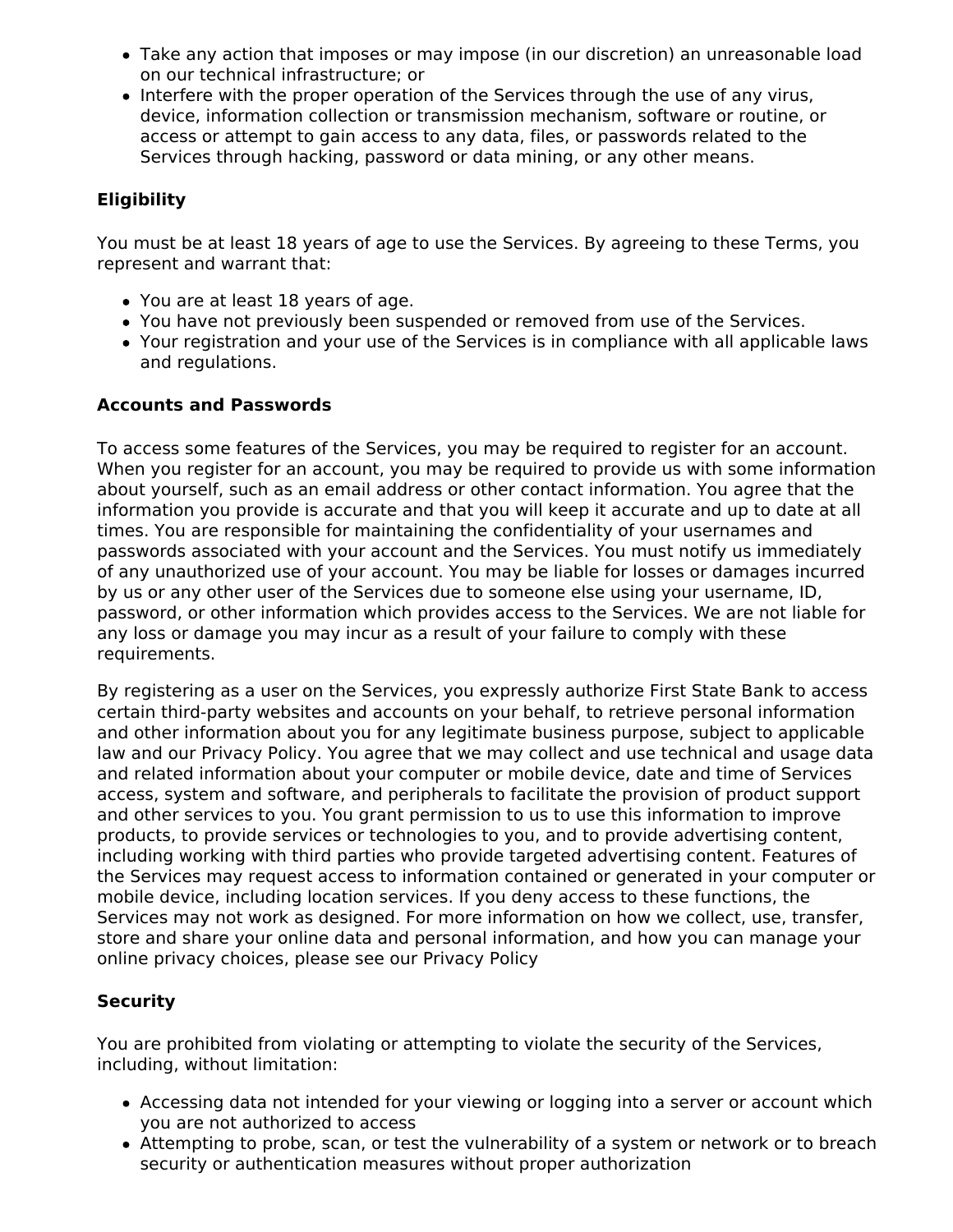Attempting to interfere with service to any user, host, or network.

Violations of system or network security may result in civil or criminal liability. First State Bank will investigate occurrences that may involve such violations and may involve, and cooperate with, law enforcement authorities in prosecuting users who are involved in such violations.

## **Software**

You are granted a non-exclusive, non-sublicensable, non-transferable, personal, limited license to use the software and related functionality embedded in the Services (collectively, "Software"). Certain Software that First State Bank uses to provide the Services has been licensed from third parties (each, a "Third Party Licensor") that are not affiliated with First State Bank. Your limited right to use the Software is revocable in the discretion of First State Bank and its Third-Party Licensors. You agree to download and install all Software updates for the Services promptly once they are available to you. First State Bank and its Third-Party Licensors have no obligation to correct any bugs, defects or errors in the Services or Software, or to otherwise support, maintain, improve, modify, upgrade, update, or enhance the Services or Software.

### **Information Subject to Change**

Although First State Bank has tried to provide accurate and timely information, the content of the Services may not be accurate, complete and/or current and may include typographical errors or technical inaccuracies. The information and materials contained in the Services are subject to change at any time without notice. First State Bank may change the products, services and other information identified on the Services at any time. Applicable terms, conditions, and eligibility requirements are subject to change and not all Services are available in all geographic areas. The information published on the Services is provided as a convenience to our visitors and is for informational purposes only. You should verify all information before relying on it and any decisions which you may make based upon the information contained on the Services shall be at your sole risk and responsibility. Your eligibility for particular Services is subject to final approval, determination, and acceptance by First State Bank in its sole and absolute discretion, notwithstanding your visit to and/or use of the Services.

### **Links**

The Services may contain links and may enable you to post content to third party websites that are not owned or controlled by First State Bank. We are not affiliated with, have no control over, and assume no responsibility for the content, privacy policies, or practices of any third-party websites. You: (i) are solely responsible and liable for your use of and linking to third party websites and any content that you may send or post to a third-party website, and (ii) expressly release First State Bank from any and all liability arising from your use of any third-party website. Accordingly, we encourage you to read the terms and conditions and privacy policy of each third-party website that you may choose to visit, link to, or post content on. Any advice, opinions, or recommendations provided by third party websites are those of the third-party website providers and not of First State Bank. Your participation in any linked third-party website, including payment for and the delivery of goods or services, is based solely on the agreement, if any, between you and the third-party website provider.

### **Telecommunications Providers**

You agree that when you use the Services, you will remain subject to the terms and conditions of all of your existing agreements with us, our affiliates and/or any unaffiliated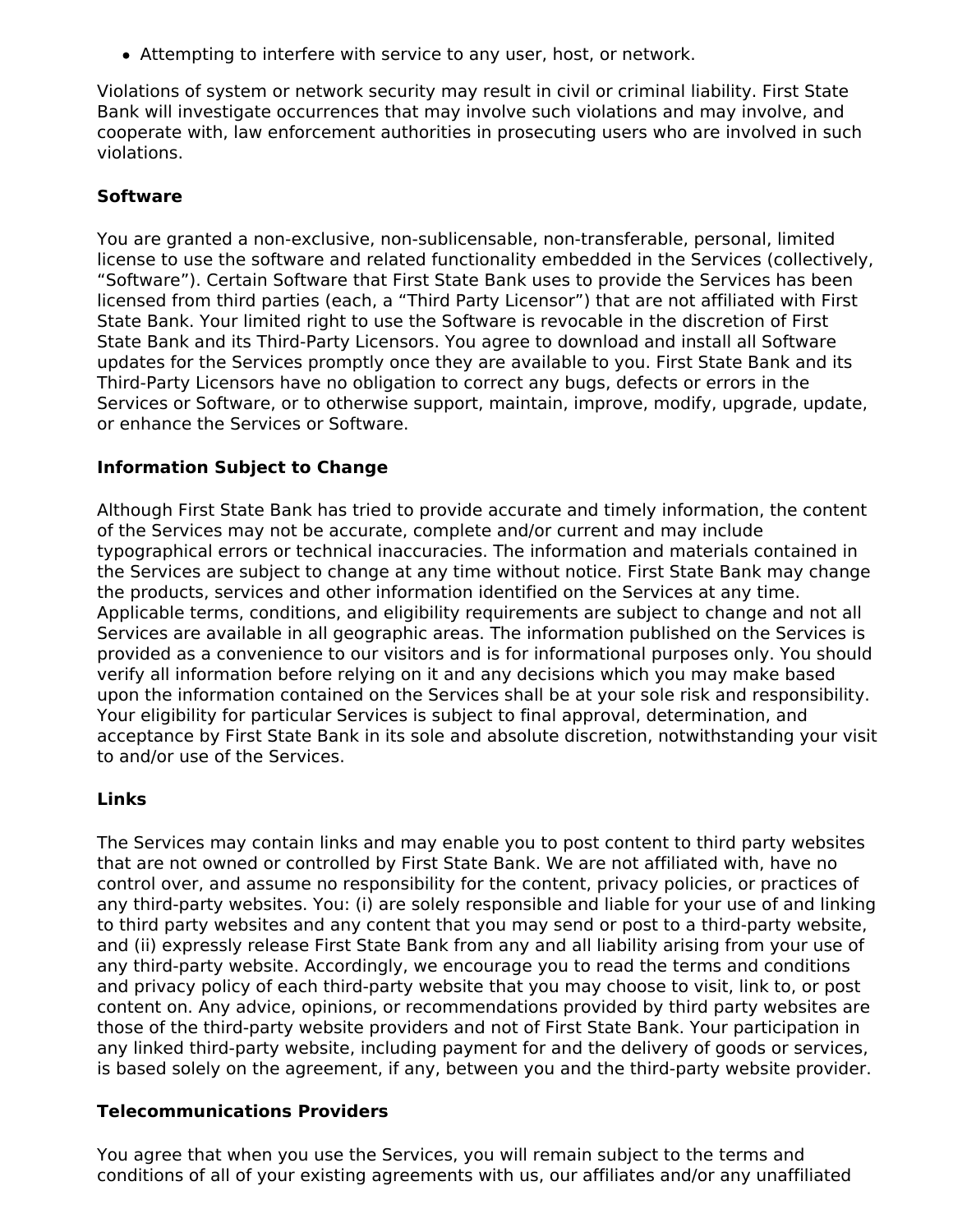service providers and your internet service provider and mobile service carrier or provider, and that these Terms do not amend or supersede any of those agreements. You understand that those agreements may provide for fees, limitations and restrictions which might impact your use of the Services (for example, your mobile service carrier or provider may impose data usage or text message charges for your use of or interaction with the First State Bank Apps), and you agree to be solely responsible for all such fees, limitations, and restrictions. You agree that only your mobile service carrier or internet service provider is responsible for its products and services. Accordingly, you agree to resolve any problems with your carrier or provider directly with your carrier or provider without involving us.

## **Intellectual Property**

First State Bank and the other trademarks, logos, and service marks displayed on the Services are our trademarks or those of our affiliates and/or other respective third-party owners. Under no circumstances may you alter, modify, or change these trademarks. You are prohibited from using these trademarks for any purpose without written permission. All rights, title, and interest in the Services and any content contained herein are the exclusive property of First State Bank, except as otherwise stated.

The information contained on the Services, including but not limited to text, graphics, and images (other than certain images licensed from third parties) and their arrangement, are copyright ©2016-2021 by First State Bank. and/or its affiliates and subsidiaries. All rights reserved.

You are authorized to view the information available on the Services for your informational purposes only. If you download any information from the Services for your personal reference, you shall not obscure any copyright, trademark, or other notices, and you acknowledge and agree that you do not acquire any ownership rights by downloading copyrighted material. You may not copy, republish, redistribute, transmit, participate in the transmission of, create derivatives of, alter, edit, or exploit in any manner any material including by storage on retrieval systems, without the express written permission of First State Bank. Deliberate misuse of the Services is expressly prohibited, and First State Bank reserves the right to terminate your access to the Services at any time for any reason and to advise the legal authorities of any misuse of the Services, including, without limitation, hacking and the introduction of viruses or other malware.

## **Digital Millennium Copyright Act - Notice of Claims of Copyright Infringement & Related Issues (17 USC § 512 et seq.)**

We respect the intellectual property rights of others. Anyone who believes their work has been reproduced in a way that constitutes copyright infringement may notify our agent by providing the following information:

- Identification of the copyrighted work that you claim has been infringed, or, if multiple copyrighted works at a single online site are covered by a single notification, a representative list of such works at the site
- Identification of the material that you claim is infringing and needs to be removed, including a description of where it is located so that the copyright agent can locate it
- Your address, telephone number, and, if available, e-mail address, so that the copyright agent may contact you about your complaint
- A signed statement that the above information is accurate; that you have a good faith belief that the identified use of the material is not authorized by the copyright owner, its agent, or the law; and, under penalty of perjury, that you are the copyright owner or are authorized to act on the copyright owner's behalf in this situation

Upon obtaining such knowledge we will act expeditiously to remove, or disable access to,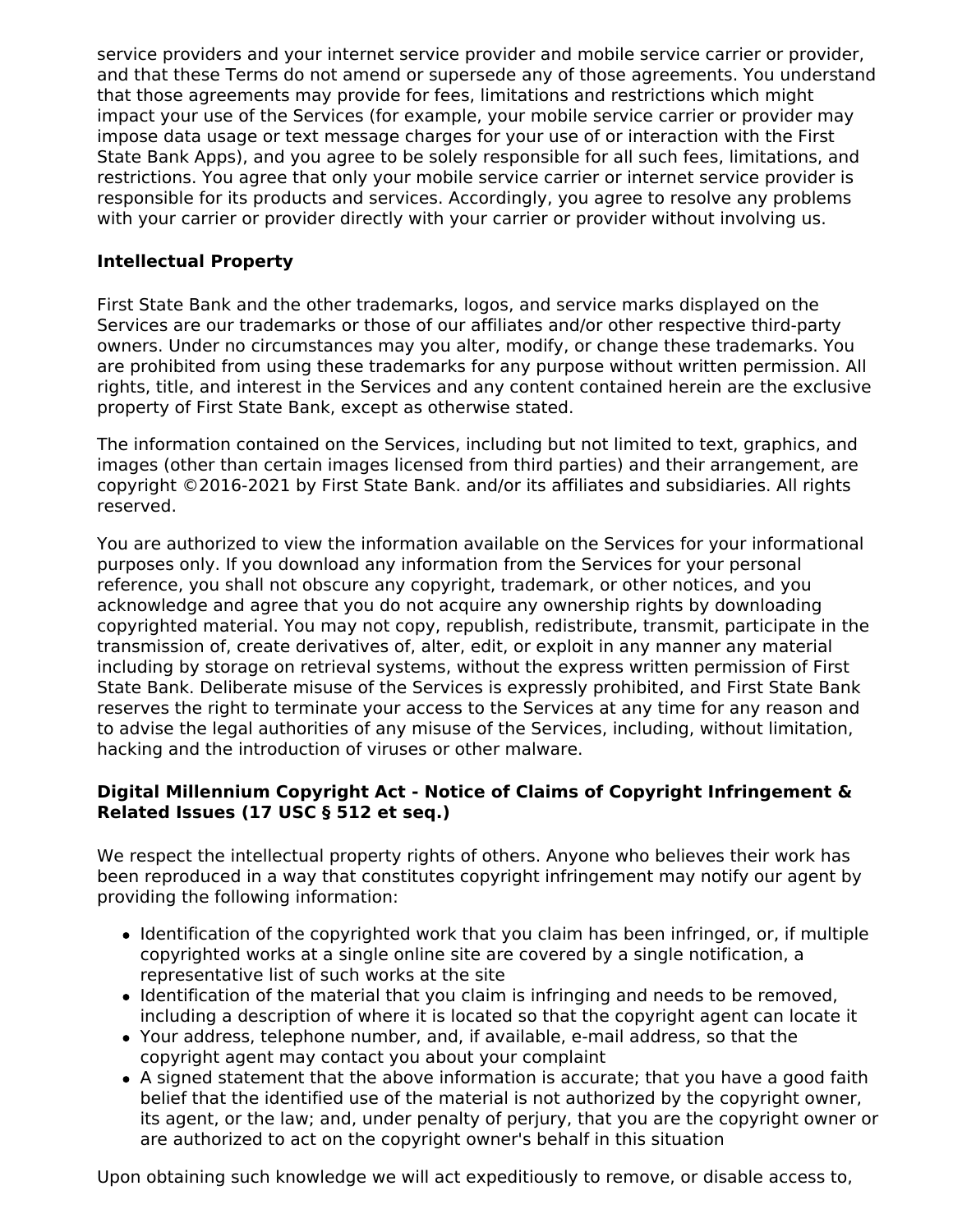the material. Please be aware that there are substantial penalties for false claims.

If a notice of copyright infringement has been wrongly filed against you, you may submit a counter notification to our agent. A valid counter notification is a written communication that incorporates the following elements:

- A physical or electronic signature of the poster
- Identification of the material that has been removed or to which access has been disabled and the location at which the material appeared before it was removed or access to it was disabled
- A statement under penalty of perjury that you have a good faith belief that the material was removed or disabled as a result of mistake or misidentification
- Your name, address, and telephone number; a statement that you consent to the jurisdiction of federal district court for the judicial district in which your address is located, or if your address is outside of the U.S., for any judicial district in which the service provider may be found; and that you will accept service of process from the complainant

### **Communications**

By your use of the Services, you also expressly consent to receiving servicing, collection, marketing and other calls and messages (including auto-dialed and pre-recorded message calls), SMS messages (including text messages), faxes, letters, and emails from us, our affiliates, marketing partners, agents, and others communicating at their request or on their behalf, via any telephone numbers (including any cellular telephone numbers), mailing addresses, or email addresses, or by using any other information that you have provided or may provide in the future. Your cellular or mobile telephone provider may charge you according to the type of plan you carry. Your consent will be effective regardless of any registration with any state or federal Do Not Call list or other comparable list or registry. Your consent for auto-dialed and prerecorded calls shall remain in effect until you revoke it. Your consent to these calls may be revoked by informing the telemarketing representative or by any other reasonable method that ensures we receive the revocation. Your consent to telemarketing calls is not a condition of obtaining the Services.

By submitting any comment, complaint, suggestion, improvement, idea, testimonial or other communication (each, a "Submission") to First State Bank through the Services or any other method, you acknowledge and agree that any and all Submissions, and all rights therein, become the sole and exclusive property of First State Bank including any future rights, regardless of any subsequent modification or deletion of the provisions in the Terms. You acknowledge and agree that you irrevocably disclaim any right in the Submission and that the right to use, publish, display, commercially exploit, and create derivative ideas based on the Submission belong exclusively to First State Bank with no compensation, notice, credit, or other obligation being due or owed to you or anyone else.

You also consent to the recording and monitoring, for quality assurance, training, risk management, collection or other purposes, of any calls or other communications that you place with or send to us (or our agents, representatives, affiliates, third parties or anyone contacting on our behalf) or that we (or our agents, representatives, affiliates, third parties or anyone contacting on our behalf) place to or send to you.

Please note that messages you send First State Bank by email may not be secure. First State Bank recommends that you do not send any confidential information to First State Bank by email. If you choose to send confidential information to First State Bank via email, you accept all risk that such information may be intercepted by a third party

### **PRIVACY POLICY**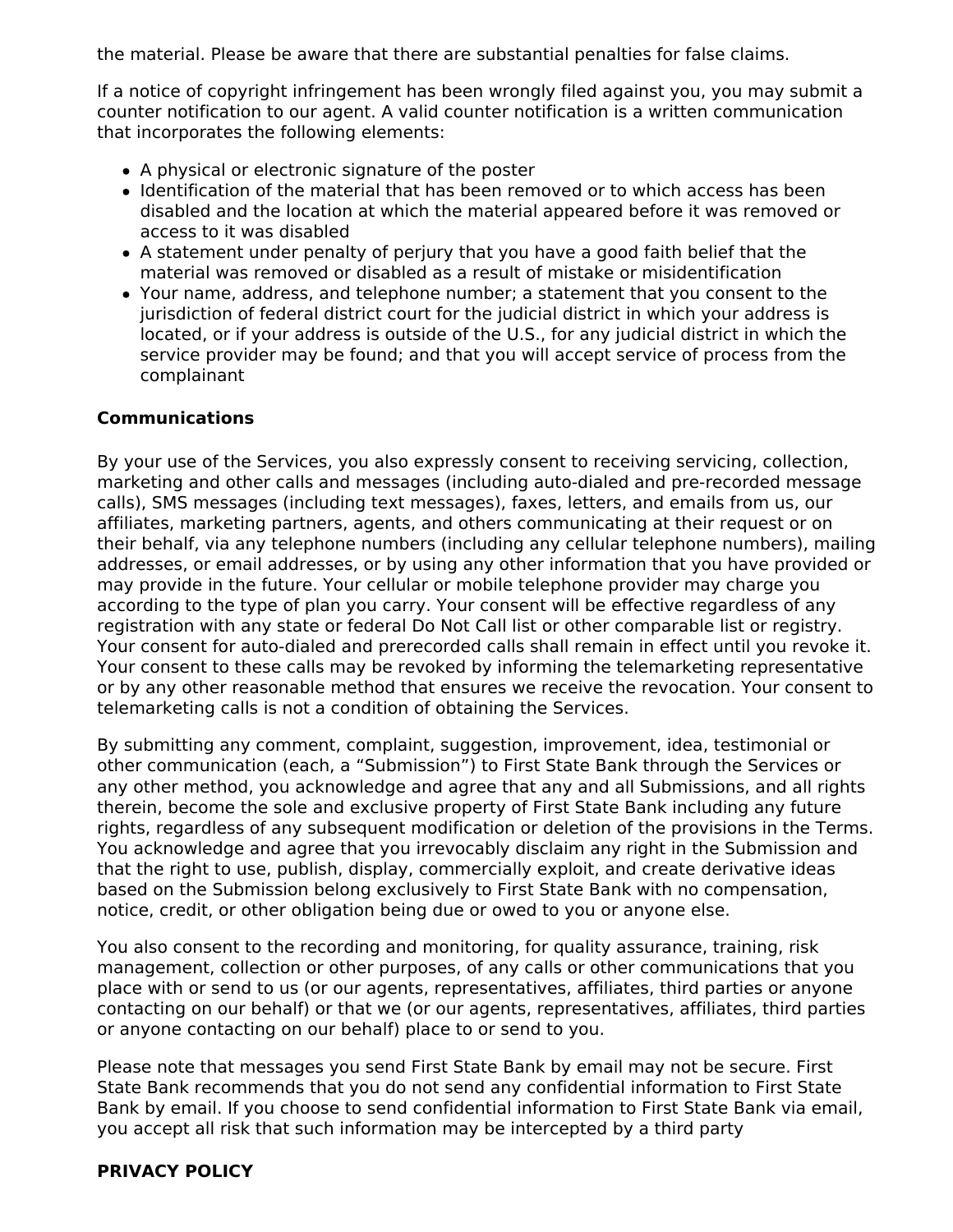In addition to these Terms, you use of and access to the Website is also subject to our Privacy Policy, which is incorporated by reference herein. Our Privacy Policy contains additional terms relating to our potential collection, use and disclosure of your personal information as a site visitor. You agree that you have read, agreed to and understand First State Bank's complete Privacy Policy.

### **DISCLAIMER OF WARRANTY, LIMITATION OF LIABILITY AND INDEMNIFICATION**

(a) No Warranty. THE WEBSITE MAY CONTAIN ERRORS AND DEFECTS OR MAY SUFFER INTERMITTENT DOWNTIME AND IS PROVIDED "AS IS", "AS-AVAILABLE", WITH ALL FAULTS AND WITHOUT WARRANTIES OF ANY KIND. TO THE FULLEST EXTENT PERMITTED BY LAW, "First State Bank", AND ITS OFFICERS, DIRECTORS, EMPLOYEES AND AGENTS (COLLECTIVELY REFERRED TO AS " "First State Bank"" FOR THE PURPOSES OF THIS SECTION) HEREBY DISCLAIM ALL WARRANTIES AND CONDITIONS WITH RESPECT TO THE WEBSITE, EITHER EXPRESS, IMPLIED OR STATUTORY, INCLUDING, BUT NOT LIMITED TO, THE IMPLIED WARRANTIES AND/OR CONDITIONS OF MERCHANTABILITY, SATISFACTORY QUALITY, FITNESS FOR A PARTICULAR PURPOSE, NON-INFRINGEMENT OF THIRD PARTY RIGHTS, THAT THE WEBSITE WILL BE UNINTERRUPTED, VIRUS-FREE OR ERROR FREE, THAT THE WEBSITE AND OUR SERVERS ARE SECURE, OR AS TO THE ACCURACY, RELIABILITY, QUALITY OR CONTENT OF ANY INFORMATION, SERVICE OR PRODUCT PROVIDED ON OR THROUGH THE WEBSITE, AS WELL AS ANY WARRANTIES THAT MAY ARISE FROM COURSE OF DEALING, COURSE OF PERFORMANCE OR USAGE OF TRADE; PROVIDED THAT THIS SECTION SHALL NOT OPERATE TO EXCLUDE OR DISCLAIM THOSE WARRANTIES WHICH ARE INCAPABLE OF EXCLUSION, RESTRICTION OR MODIFICATION UNDER THE LAWS APPLICABLE TO THESE TERMS OF USE. USE OF THE WEBSITE IS AT YOUR OWN RISK. YOU ASSUME FULL RESPONSIBILITY AND RISK OF LOSS RESULTING FROM YOUR DOWNLOADING AND/OR USE OF ANY INFORMATION, CONTENT OR SERVICES ACCESSED THROUGH OR OBTAINED BY MEANS OF THE WEBSITE. (b) Limitation of Liability. "First State Bank" SHALL NOT BE LIABLE TO YOU FOR PERSONAL INJURY, OR ANY DIRECT, INDIRECT, INCIDENTAL, CONSEQUENTIAL, SPECIAL, EXEMPLARY, PUNITIVE OR OTHER DAMAGES (INCLUDING WITHOUT LIMITATION DAMAGES FOR LOSS OR INTERRUPTION OF BUSINESS, LOSS OF DATA, LOSS OF GOODWILL OR LOST PROFITS), UNDER ANY THEORY OF LIABILITY, INCLUDING WITHOUT LIMITATION CONTRACT, NEGLIGENCE, STRICT LIABILITY OR OTHER THEORY ARISING OUT OF OR RELATING IN ANY WAY TO THESE TERMS OF USE, EVEN IF "First State Bank" HAS BEEN ADVISED OF THE RISK OF SUCH DAMAGES. Because some states or jurisdictions do not allow certain exclusions or limitations of liability, in such states or jurisdictions the above limitations and exclusions may not apply to you. In such states or jurisdictions, First State Bank's liability is limited to the extent permitted by law, thereby minimizing First State Bank's liability to you to the lowest amount permitted by applicable law. (c) Indemnification. You agree to defend, indemnify and hold First State Bank harmless from and against any liability, loss, damages or costs, including reasonable attorneys' fees, resulting from any third party claim, action, or demand based on or arising out of: (i) your use of or access to the Website or products or services hosted thereon; (ii) your violation of any third party proprietary or other rights; (iii) your breach of these Terms of Use; or (iv) your use of software robots, spiders, crawlers, or similar data gathering and extraction tools, or any other action you take that imposes an unreasonable burden or load on First State Bank's infrastructure. You shall not settle any such claim, action, or demand unless such settlement completely and forever releases First State Bank from all liability with respect to such claim or unless "First State Bank" consents to such settlement in writing (which consent shall not be unreasonably withheld).

## **GOVERNING LAW; DISPUTE RESOLUTION**

(a) Dispute Resolution. You and "First State Bank" agree that we will first attempt to resolve any legal or equitable claim relating to these Terms of Use (referred to as "Claim")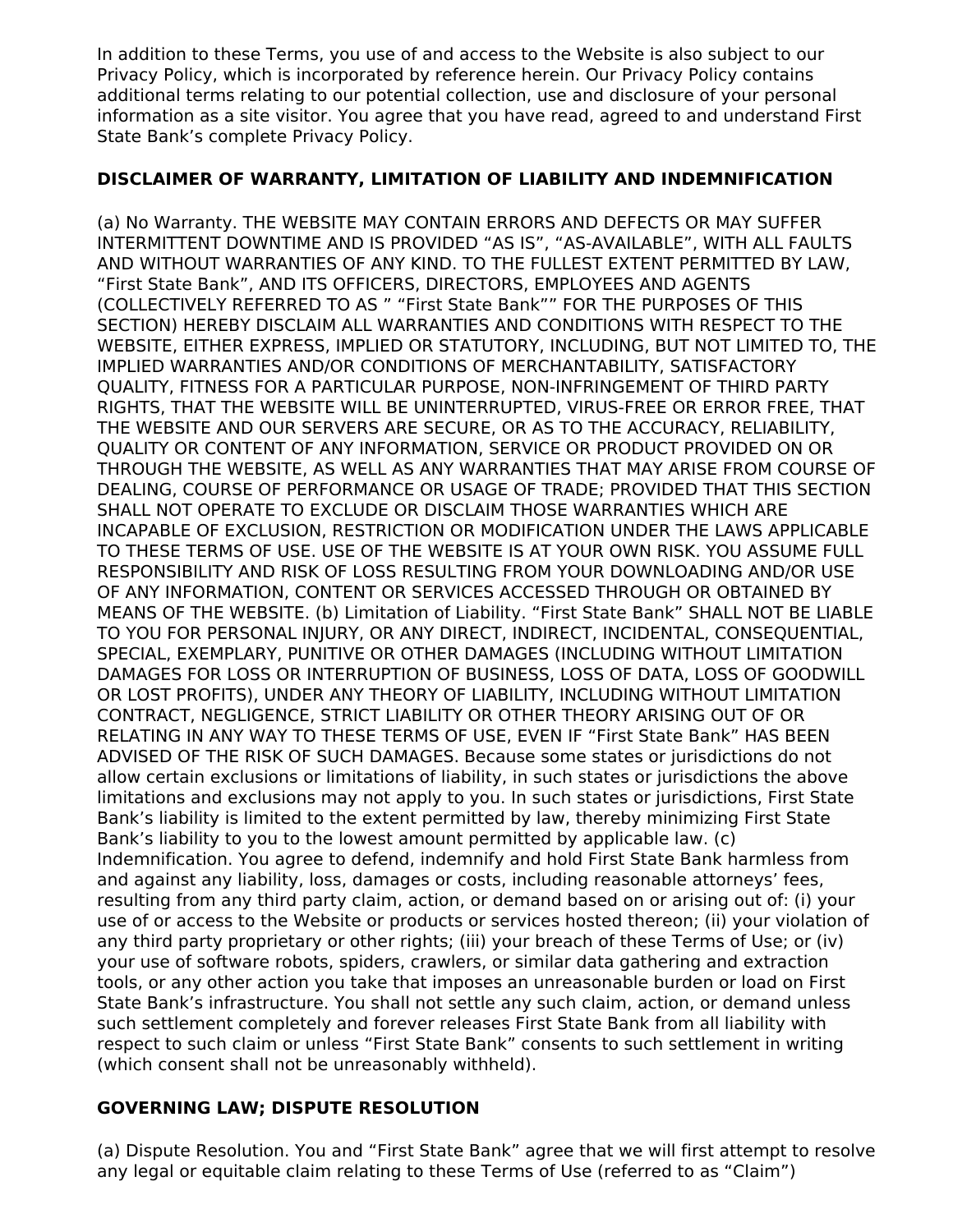informally. Accordingly, neither of us may start a formal proceeding (except for Claims involving any violation of the federal trademark or copyright laws, or for injunctive relief) for at least thirty (30) days after one of us notifies the other of a Claim in writing. First State Bank will use commercially reasonable efforts to send its written notice by first class mail, return receipt requested, or national overnight courier to your billing address, if available, with a copy via email to your email address. If "First State Bank" does not have a contact method for you or cannot obtain one with reasonable commercial efforts, you acknowledge and agree that First State Bank may pursue Claims against you as a "John Doe" defendant and employ legal processes to obtain your identity. You will send your written notice by first class mail, return receipt requested, or national overnight courier to "First State Bank", Inc., 400 W. Oak St., Suite 210, Denton, TX 76201. If we cannot resolve a Claim informally, you and "First State Bank" each agree to submit to personal jurisdiction in Denton, TX and agree that any and all Claims either of us asserts shall be exclusively brought in the appropriate state or federal court in Denton, TX, provided that neither you nor First State Bank shall be precluded from filing a Claim in small claims court for disputes within the small claims court jurisdictional level. (b) Governing Law and Attorney's Fees. This Agreement is governed in all respects by the substantive laws of the State of TX, without regard to its conflict of law rules, and of the United States of America. The UN Convention on Contracts for the International Sale of Goods is expressly disclaimed. The Website is intended for and directed to residents of the United States and all information, advertising and claims contained on the Website are valid in and applicable only to the United States. If any action at law or in equity is necessary to enforce these Terms, the prevailing party shall be entitled to reimbursement from the other party for its expenses and reasonable attorneys' fees associated with the action, in addition to any other relief to which such prevailing party may be entitled.

### **Consent to Electronic Transactions and Disclosures**

Because you are using the Internet on the Services, it is necessary for you to consent to transact business with us online and electronically. As part of doing business with us and for all our Services, we also need you to consent to our giving you certain disclosures electronically, either via the Services or to the email address you provide to us. By agreeing to these Terms, you agree to receive electronically all documents, communications, notices, contracts, and agreements—arising from or relating to you—regarding any Services you may request or receive or your use of the Services (each, a "Disclosure").

**Scope of Electronic Consent**. Our consent is applicable to receive Disclosures and to transact business electronically. Our agreement to do so applies to any transactions to which such Disclosures relate between you and First State Bank. Your consent will remain in effect as long as you are a user of the Services and, if you are no longer a user of the Services, will continue until such a time as all Disclosures relevant to transactions that occurred while you were a user have been made.

**Consenting to Do Business Electronically.** Before you decide to do business electronically with First State Bank, you should consider whether you have the required hardware and software capabilities described below.

**Hardware and Software Requirements.** To access and retain Disclosures electronically, you must satisfy the following computer hardware and software requirements: access to the Internet, an email account and related software capable of receiving email through the Internet, a web browser which is SSL-compliant and supports secure sessions (such as Microsoft Edge, mobile Safari, Firefox, Chrome, or the equivalent software), and hardware capable of running this software.

**Additional Mobile Technology Requirements.** If you are accessing our Services and the Disclosures electronically via a mobile device (such as a smart phone, tablet, and the like),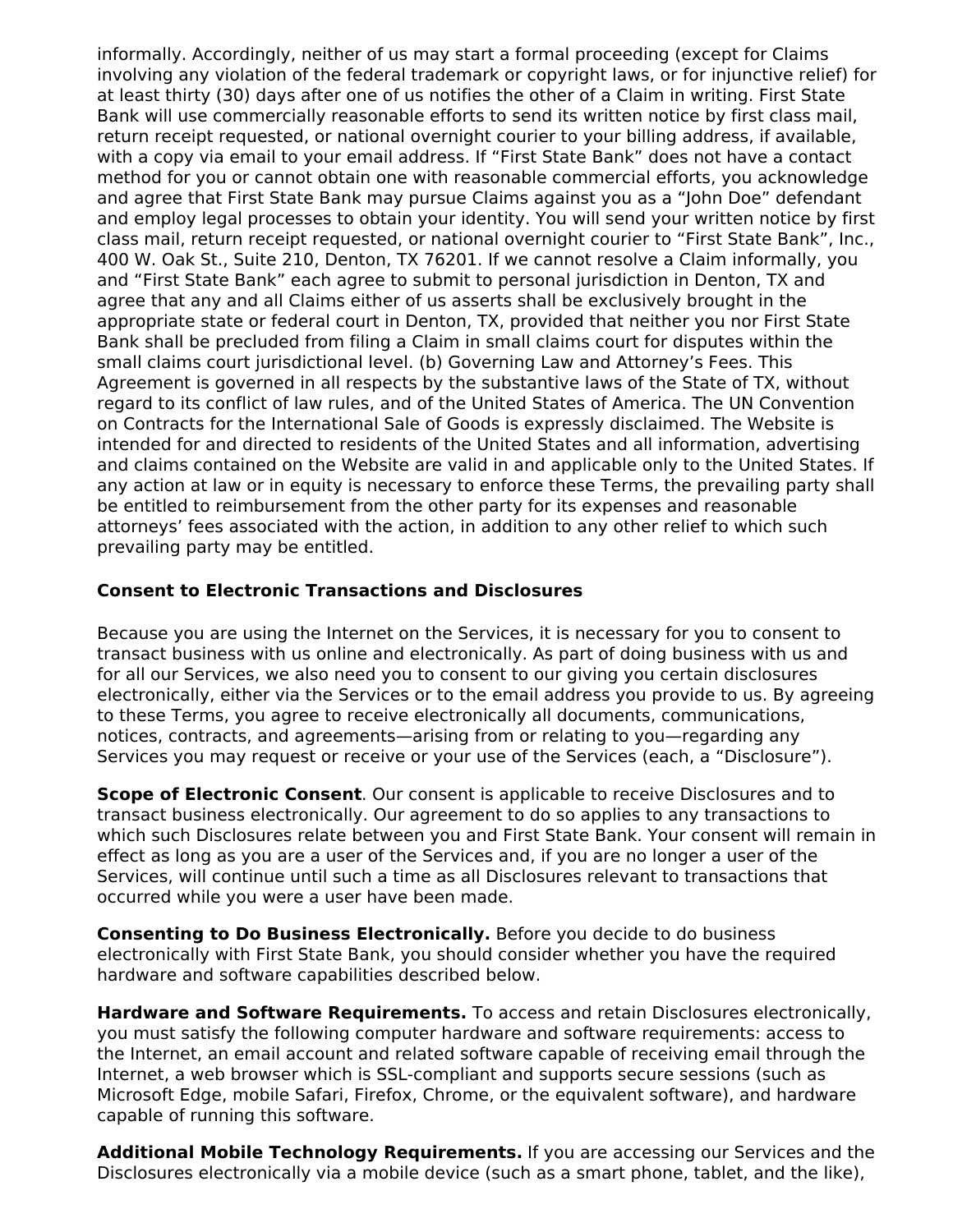in addition to the above requirements, you must make sure that you have software on your mobile device that allows you to print and save the Disclosures presented to you during the application process. These applications can be found for most mobile devices in the devices' respective "app store." If you do not have these capabilities on your mobile device, please access this through a device that provides these capabilities.

**Withdrawing Consent.** You may withdraw your consent to receive Disclosures electronically by contacting us at the address below. However, once you have withdrawn your consent you may not be able to access or use the Services. If you have a pending request on the Services or relating to the Services, we may terminate it and remove it from our system. If you have already received or used the Services, all previously agreed to terms and conditions will remain in effect, and we will send Disclosures to your verified business address provided during registration.

**How to Contact Us regarding Electronic Disclosures.** You can contact us via email at philip.strange@firststate.bank or by calling 940-349-5455. You may also reach us in writing to us at the following address: "First State Bank"., 400 W. Oak St., Suite 210, Denton, TX 76201, Attention: Customer Service.

Contact Information and License Disclosures

The Services are offered by First State Bank and its affiliates, headquartered at 400 W. Oak St., Suite 210, Denton, TX 76201. You may contact First State Bank by sending correspondence to that address or emailing philip.strange@firststate.bank.

### **Notice to California Residents**

If you are a California resident, under California Civil Code Section 1789.3, you may contact the Complaint Assistance Unit of the Division of Consumer Services of the California Department of Consumer Affairs in writing at 1625 N. Market Blvd., Suite N 112, Sacramento, California 95834, or by telephone at (800) 952-5210 in order to resolve a complaint regarding the Services or to receive further information regarding use of the Services.

## **Notice to New York Residents**

Because of the nature of information collected from the consumer through the website we recognize that there is a risk of the consumer's information being stolen. In order to protect against identity theft all of the data that customers provide will be transmitted securely to our server where we implement industry standard best practices in securing consumer data, such as using 256-bit encryption. The system that we will be using is from BeSmartee and is SOC2 Type II audited. The provider maintains a SOC2 Type II Compliance posture, which includes management of software updates. BeSmartee implements security software patch updates on their platform as quickly as possible after notification of availability is received. SOC2 Type II Compliance ensures their systems are maintained at appropriate patch/system version levels through timely application of system updates.

## **MISCELLANEOUS**

(a) Suggestions and Feedback. First State Bank welcomes feedback or inquiries about our products. If you elect to provide any feedback or comments of any nature to First State Bank, all of such feedback and comments shall be the sole and exclusive property of First State Bank, and First State Bank shall have the right to use such feedback in any manner and for any purpose in First State Bank's discretion without remuneration, compensation or attribution to you, provided that First State Bank is under no obligation to use such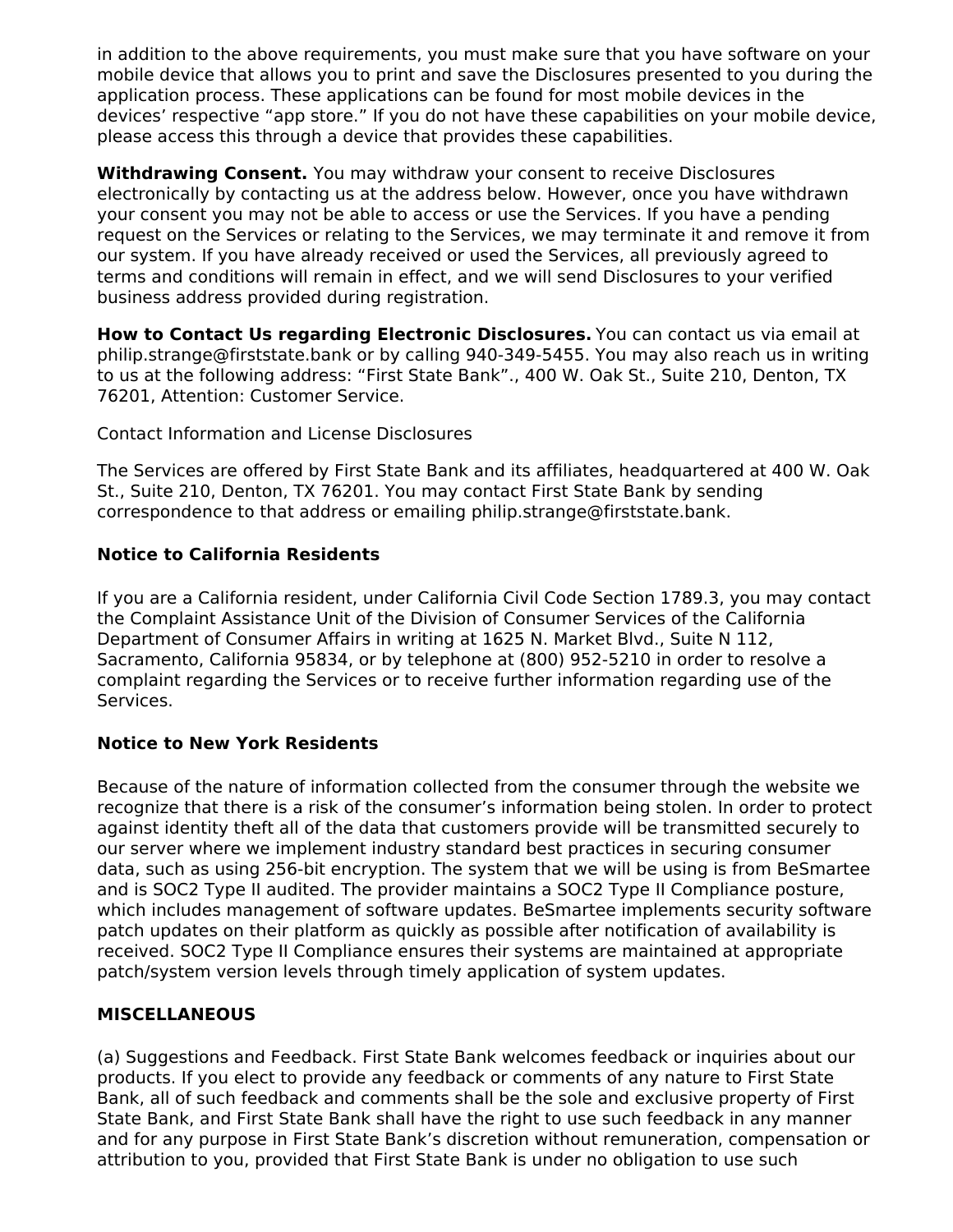feedback. (b) Interpretation, Assignment and Entire Agreement. These Terms of Use, together with our Privacy Policy, form the complete and exclusive agreement between you and First State Bank relating to the Website and they supersede all prior or contemporaneous proposals, oral or written, understandings, representations, conditions, warranties and all other communications between you and First State Bank. These Terms of Use, and any rights and licenses granted hereunder, may not be transferred, or assigned by you, but may be assigned by First State Bank without restriction. Subject to the First State Bank's modification rights set above, no amendment of any provision of these Terms of Use shall be effective unless set forth in a writing signed by you and a representative of First State Bank, and then only to the extent specifically set forth therein. These Terms of Use may not be explained or supplemented by any prior course of dealings or trade by custom or usage. No waiver by either party of any breach or default hereunder shall be deemed to be a waiver of any preceding or subsequent breach or default. If any provision of these Terms of Use shall be unlawful, void, or for any reason unenforceable, then that provision shall be deemed severable from these Terms of Use and shall not affect the validity and enforceability of any remaining provisions. (c) Contact Us. If you have any questions, comments, or concerns regarding these Terms of Use and/or the Website, please send an email to philip.strange@firststate.bank. Please note that communications made through email or the Website's messaging systems shall not be deemed to constitute legal notice to "First State Bank" or any of its officers, employees, agents, or representatives. You may provide legal notice to "First State Bank" in writing by first class mail, return receipt requested, or national overnight courier, at: Attn: Legal Department First State Bank 400 W. Oak St., Suite 210, Denton, TX 76201

# **Online Privacy Policy**

Your privacy is extremely important to us. Protection of your personal or sensitive information and use of such data in a fair and trustworthy fashion comes with a degree of trust in manner that is key to the core values of First State Bank. This policy applies to all information collected by or in use of First State Bank.

First State Bank understands that consumers furnish sensitive information during the mortgage application process as is considering to be within the course of business. The Company and Management are committed to treating such information responsibly and identify expectations surrounding the sourcing, storage, and retention of such personal and financial information.

First State Bank is dedicated to take all the necessary steps to safeguard sensitive information that has been entrusted to us and lenders by their customers. This Online Privacy Policy explains how we collect, share, use, and protect information when you visit or use this online service.

As you review this Online Privacy Policy, here are a few general principles to keep in mind:

- Our online services are intended for a U.S. audience. If you visit or use our online services, your information may be transferred or processed in the United States.
- Our online services are not intended for children under 13. We do not knowingly collect personal information from children under 13 without parental consent
- If you are a California resident, you may have rights under the California Consumer Privacy Act.

## **Gramm Leach Bliley Act**

Subtitle A of Title V of the Gramm Leach Bliley Act established specific guidelines regarding to disclose nonpublic personal information about a consumer to nonaffiliated third parties and requires a financial institution to disclose to all of its customers the institution's privacy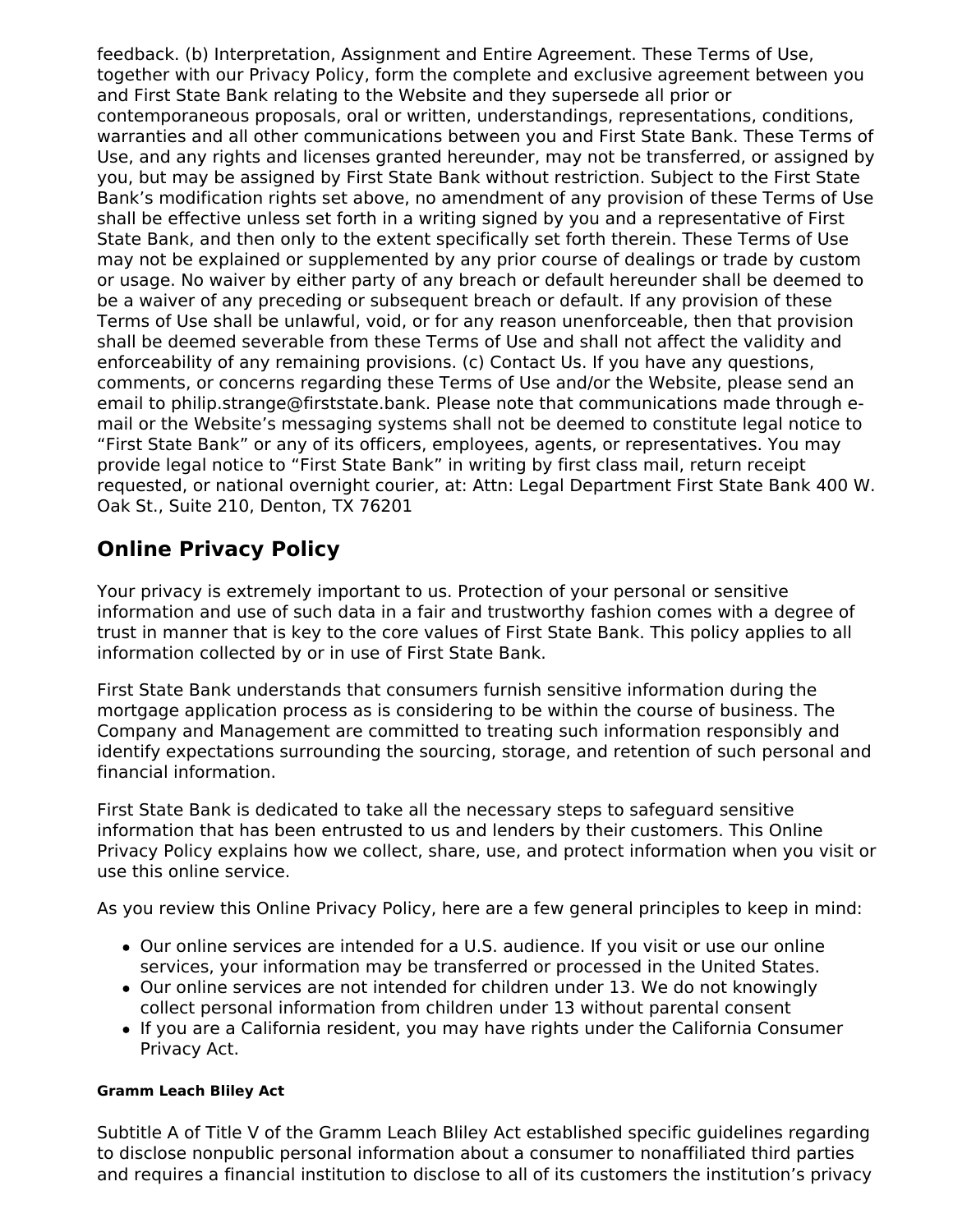policies and practices relating to information sharing with both affiliates and nonaffiliated third parties. Additionally, the Act requires that customers be provided an opportunity to opt-out of sharing his or her nonpublic personal information to nonaffiliated third parties subject to certain exceptions. First State Bank has elected to not share any non-public personal information with nonaffiliated third parties other than as permitted by the exceptions delineated in the privacy rule.

### **Definitions**

Affiliate - any company that controls, is controlled by, or is under common control.

Personally, identifiable financial information - any information collected about a consumer in connection with providing a financial product or service to that consumer. This includes: information provided by the consumer during the application process (e.g., name, phone number, address, income); information resulting from the financial product or service transaction (e.g., payment history, loan or deposit balances, credit card purchases); information from other sources about the consumer obtained in connection with providing the financial product or service (e.g., information from a consumer reporting agency or from court records)

Publicly available information - any information First State Bank reasonably believes is lawfully made available to the general public from federal, state, or local government records, widely distributed media, or disclosures to the general public that are required to be made by federal, state, or local law.

Nonaffiliated third party – means any person who is not an affiliate.

Nonpublic personal information - consists of personally identifiable financial information obtained or that is provided by a consumer that is not publicly available information. It includes any lists, descriptions, or other groupings of consumers (including publicly available information contained therein) that are derived using personally identifiable financial information that is not publicly available.

Recipient – receipt of nonpublic personal information from a nonaffiliated financial institution and to any nonaffiliated entity to which First State Bank gives nonpublic personal information.

### **Right to Financial Privacy Act**

The Right to Financial Privacy Act established guidelines and procedures regarding how agencies of the federal government may obtain the financial records of certain customers. The Right to Financial Privacy Act covers requests for financial information regarding individuals and partnerships with five or fewer people. It does not govern record requests for corporations or partnerships with more than five people. The Right to Financial Privacy Act only covers requests from a federal government authority. It does not apply to requests from the Internal Revenue Service or from state, local, or other non-federal agencies.

First State Bank will not honor any request for information that does not comply with the requirements of the Right to Financial Privacy Act. Strict precautions will be taken to prevent the release of inappropriate information as allowed by the Right to Financial Privacy Act.

### **Information Collected**

**Personal Information**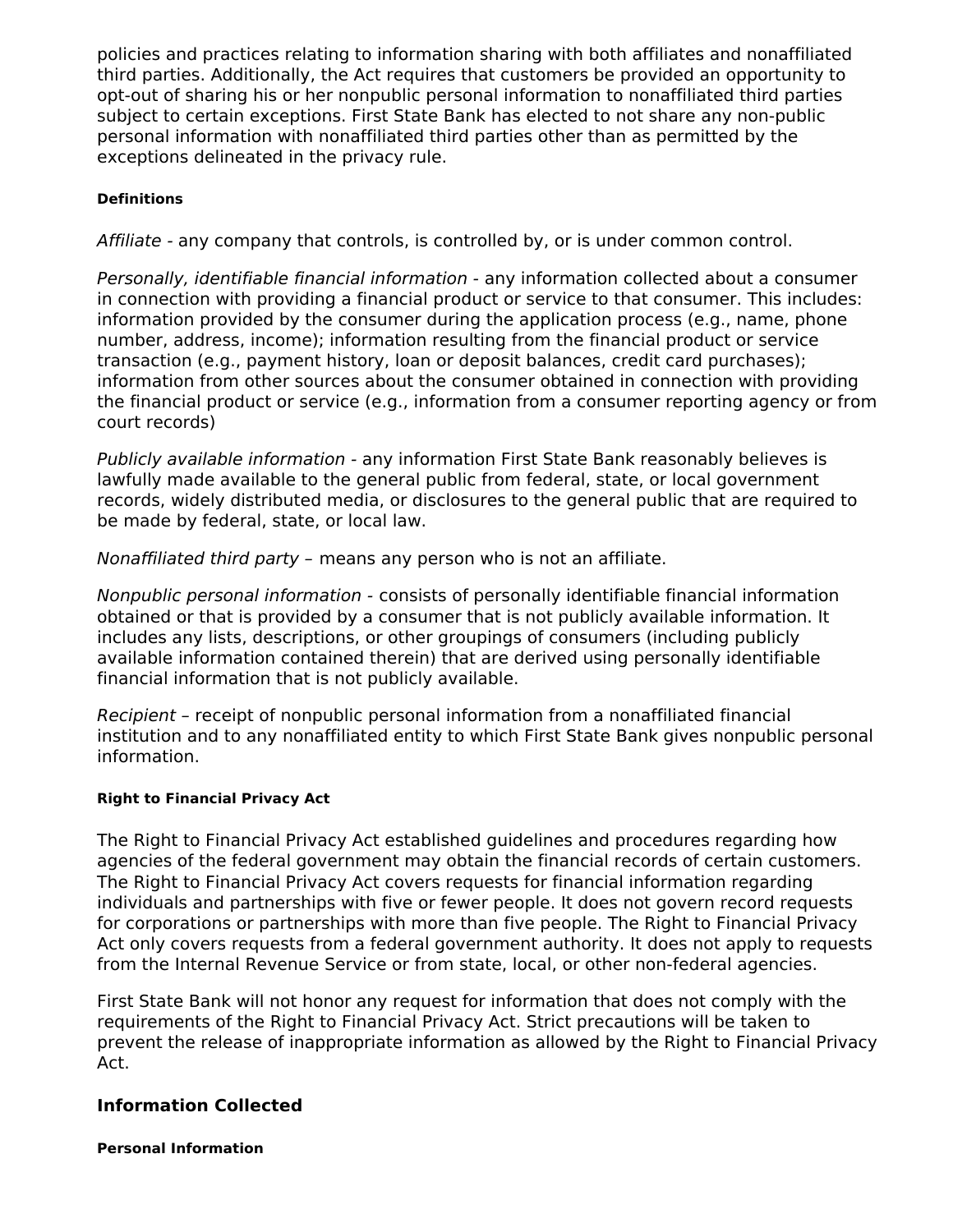Information related to any identified or identifiable individual person or party, such as employees, customers, contractors, partners or any other third party (including third parties' personnel). Examples of Personal Information are name, address, or credit card number. Other examples of Personal Information may include browsing history, loan applications, and requests for information about products and services, if they relate to an identified or identifiable individual. An identifiable person is one who can be identified, directly or indirectly, by reference to an identification number or to one or more factors specific to his identity. from many sources is collected.

Because of the nature of information collected from the consumer through the website we recognize that there is a risk of the consumer's information being stolen. In order to protect against identity theft all of the data that customers provide will be transmitted securely to our server where we implement industry standard best practices in securing consumer data, such as using 256-bit encryption. The system that we will be using is from BeSmartee and is SOC2 Type II audited. The provider maintains a SOC2 Type II Compliance posture, which includes management of software updates. BeSmartee implements security software patch updates on their platform as quickly as possible after notification of availability is received. SOC2 Type II Compliance ensures their systems are maintained at appropriate patch/system version levels through timely application of system updates.

### **Sensitive Personal Information**

Is Personal Information that receives special legal protection under applicable law. Some examples in the US include social security numbers, credit card numbers, personal health information, credit reports and ratings, race, political affiliations, religious beliefs, personal health information, etc. Sensitive information may require heightened security protection or special individual consent.

### **Usage and Other Information**

In addition to the personal information described above, we may collect certain information about your use of our online services. For example, we may capture the IP address of the device you use to connect to the online service, the type of operating system and browser you use, and information about the site you came from, the parts of our online service you access, and the site you visit next. We or our third-party partners may also use cookies, web beacons or other technologies to collect and store other information about your visit to, or use of, our online services. In addition, we may later associate the usage and other information we collect online with personal information about you.

### **Use of Information**

We use the information discussed above in a number of ways, such as:

- Processing applications and transactions;
- Verifying your identity (such as when you access your account information);
- Preventing fraud and enhancing the security of your account or our online services;
- Responding to your requests and communicating with you;
- Performing analytics concerning your use of our online services, including your responses to our emails and the pages you view;
- Complying with and enforcing applicable legal requirements, relevant industry standards, contractual obligations, and our policies; and
- For any other purposes that we may specifically disclose at the time you provide, or we collect your information.

We may also use data that we collect on an aggregate or anonymous basis (such that it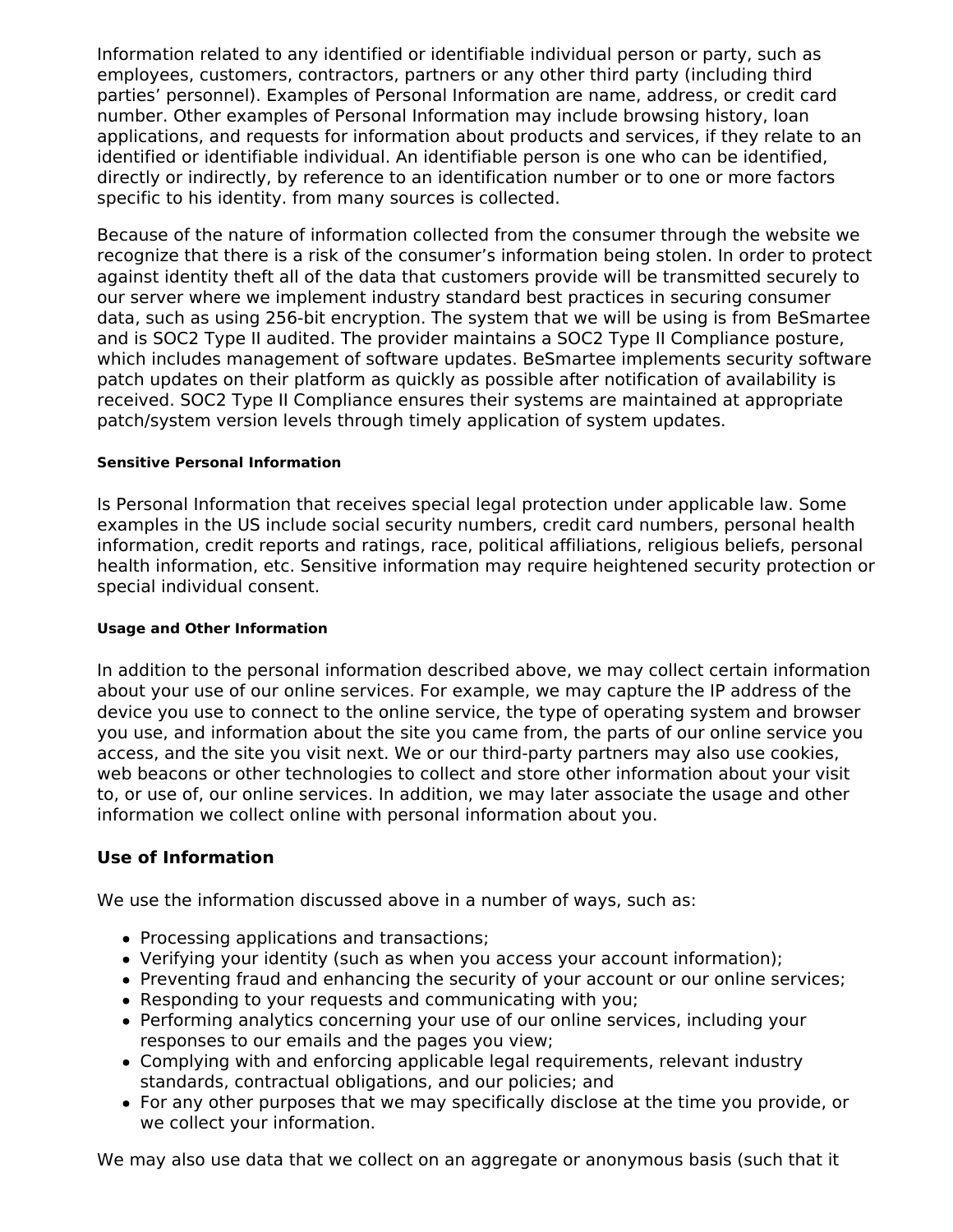does not identify any individual customers) for various business purposes, where permissible under applicable laws and regulations.

## **Information Disclosed**

We do not disclose nonpublic personal information except as permitted or required by law. Disclosure of personally identifiable information without consumer's refusal occurs in the following circumstances:

- To certain nonaffiliated third parties (under limited circumstances) to the extent permissible under law to service the lenders customer, report to credit bureaus, manage risk, and perform other financial services related activities.
- Disclosing information, we receive on a lenders customer loan application such as the assets, liabilities, income, and employment history for a lender using our system to determine whether a loan made to the customer is salable in the secondary market, for example.
- Information necessary to enforce legal or contractual rights, if applicable, or the right of any other person who is engaged in a transaction directly with our company and not the lender.
- To disclose information required in the ordinary course of business, such as in the settlement of claims or benefits or the confirmation of information to a lender's customer or the consumer's agent.
- To provide information to agencies, persons that are assessing our compliance with industry standards, and our attorneys, accountants, and auditors.
- To the extent permissible under the Right to Financial Privacy Act.
- To comply with federal, state, or local laws, rules, and other applicable legal requirements.

## **Understanding Cookies, Web Beacons and Other Tracking Technologies**

We, or our service providers, and other companies we work with may deploy and use cookies, web beacons, local shared objects and other tracking technologies for various purposes, such as fraud prevention and monitoring our advertising and marketing campaign performance. Some of these tracking tools may detect characteristics or settings of the specific device you use to access our online services.

- "Cookies" are small amounts of data a website can send to a visitor's web browser. They are often stored on the device you are using to help track your areas of interest. Cookies may also enable us or our service providers and other companies we work with to relate your use of our online services over time to customize your experience. Most web browsers allow you to adjust your browser settings to decline or delete cookies but doing so may degrade your experience with our online services.
- Clear GIFs, pixel tags or web beacons—which are typically one-pixel, transparent images located on a webpage or in an email or other message—or similar technologies may be used on our sites and in some of our digital communications (such as email or other marketing messages). They may also be used when you are served advertisements, or you otherwise interact with advertisements outside of our online services. These are principally used to help recognize users, assess traffic patterns, and measure site or campaign engagement.
- Local Shared Objects, sometimes referred to as "flash cookies" may be stored on your hard drive using a media player or other software installed on your device. Local Shared Objects are similar to cookies in terms of their operation but may not be managed in your browser in the same way. For more information on managing Local Shared Objects.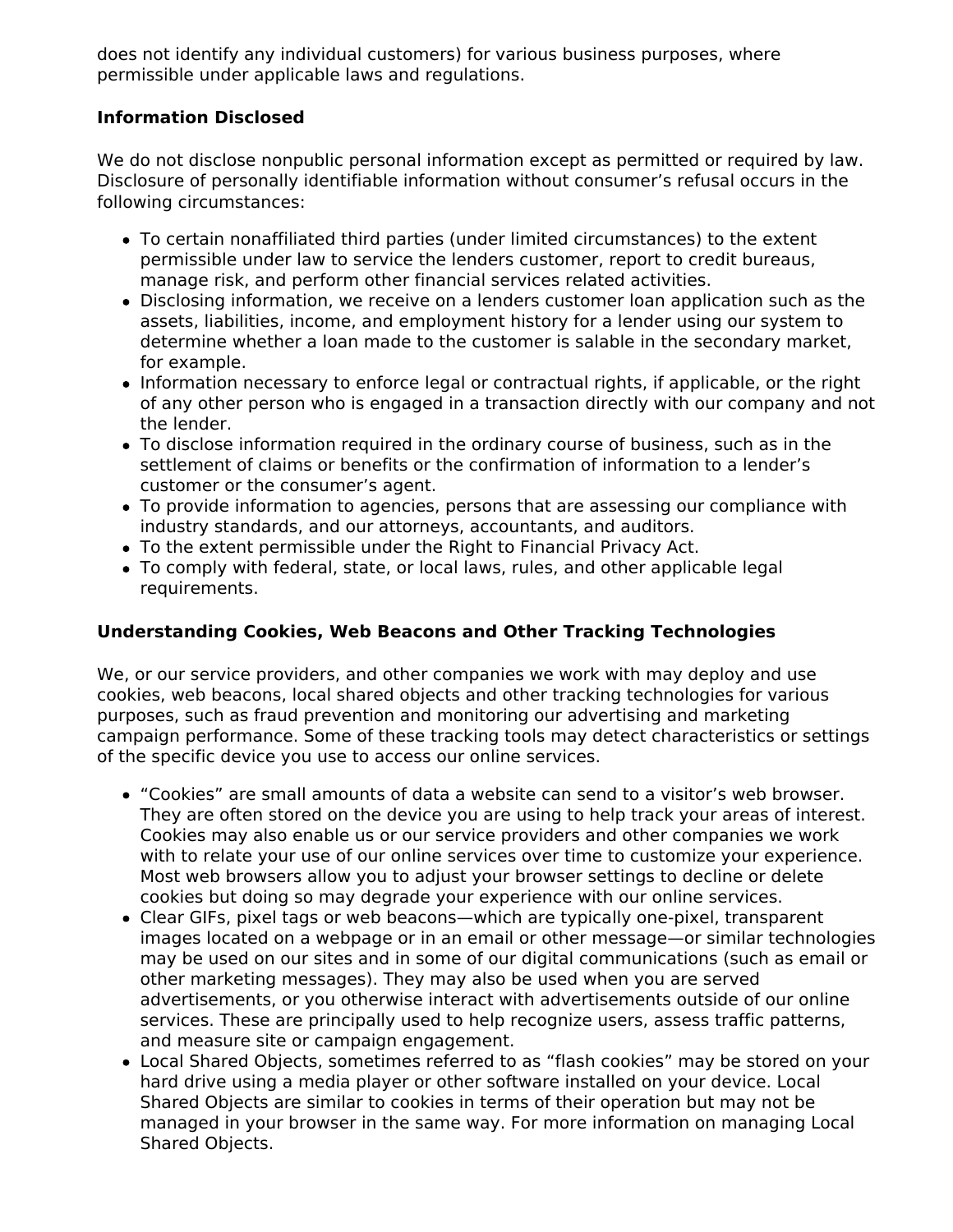## **Safeguarding**

We protect consumer privacy by ensuring that only employees who have a business reason for knowing information have access to it. We have retained the services of a compliance officer as the financial privacy coordinator, who is consulted for maintaining internal procedures to ensure that our consumers' information is protected.

All employees have a copy of this policy and are trained at least annually regarding the importance of safeguarding information. Any employee who violates our privacy policy is subject to disciplinary action.

### **Additional Info. Collecting, Accessing, and Sharing PII**

Collecting or maintaining any sensitive PII electronically in our database, accessible remotely from AWS servers, adheres to best practices related to privacy impact assessments. Access to sensitive PII is based on having a "need to know" basis for the collection of the info., i.e., when the info. relates to our official duties of delivering software services to lenders licensing our platform to enable their customers to have the ability to submit loan applications and corresponding documentation. Access is limited to only sensitive PII needed to fulfill our services, and not to view or use sensitive PII for any purpose other than to fulfill this our required duties.

No documents and data are accessible to casual visitors, passersby, or other individuals within the office without a "need to know." There will never be an authorization to access, share, or display any info. deemed sensitive PII outside work hours or outside of corporate headquarters, and outside of the company administrative login site. In addition, unless specifically designated to conduct work related to the development and delivery of the platform services to our client, you will not have the ability to access sensitive PII unless given the specific authority and access to do so by a direct supervisor. You access will be monitored utilizing an audit trail of your login, and pages accessed while you are logged in.

## **Linking to Third-Party Websites**

First State Bank may provide links to websites that are owned or operated by other companies ("third-party websites"). When you use a link online to visit a third-party website, you will be subject to that website's privacy and security practices, which may differ from ours. You should familiarize yourself with the privacy policy, terms of use and security practices of the linked third-party website before providing any information on that website.

## **Updating Your Information**

Keeping your account information up to date is very important. You may review or update certain account information by logging in and accessing the "Customer Center" section. If you cannot change the incorrect information online, or you prefer to request changes offline, please use the Contact Us option on our site, or call or write to us using the contact information listed on your account statements, records, or other account materials. You can also speak to one of our branch representatives, your financial advisor, or your designated account representative.

## **Changes to this Online Privacy Policy**

We may change this Online Privacy Policy from time to time. When we do, we will let you know by appropriate means such as by posting the revised policy on this page. Any changes to this Online Privacy Policy will become effective when posted unless indicated